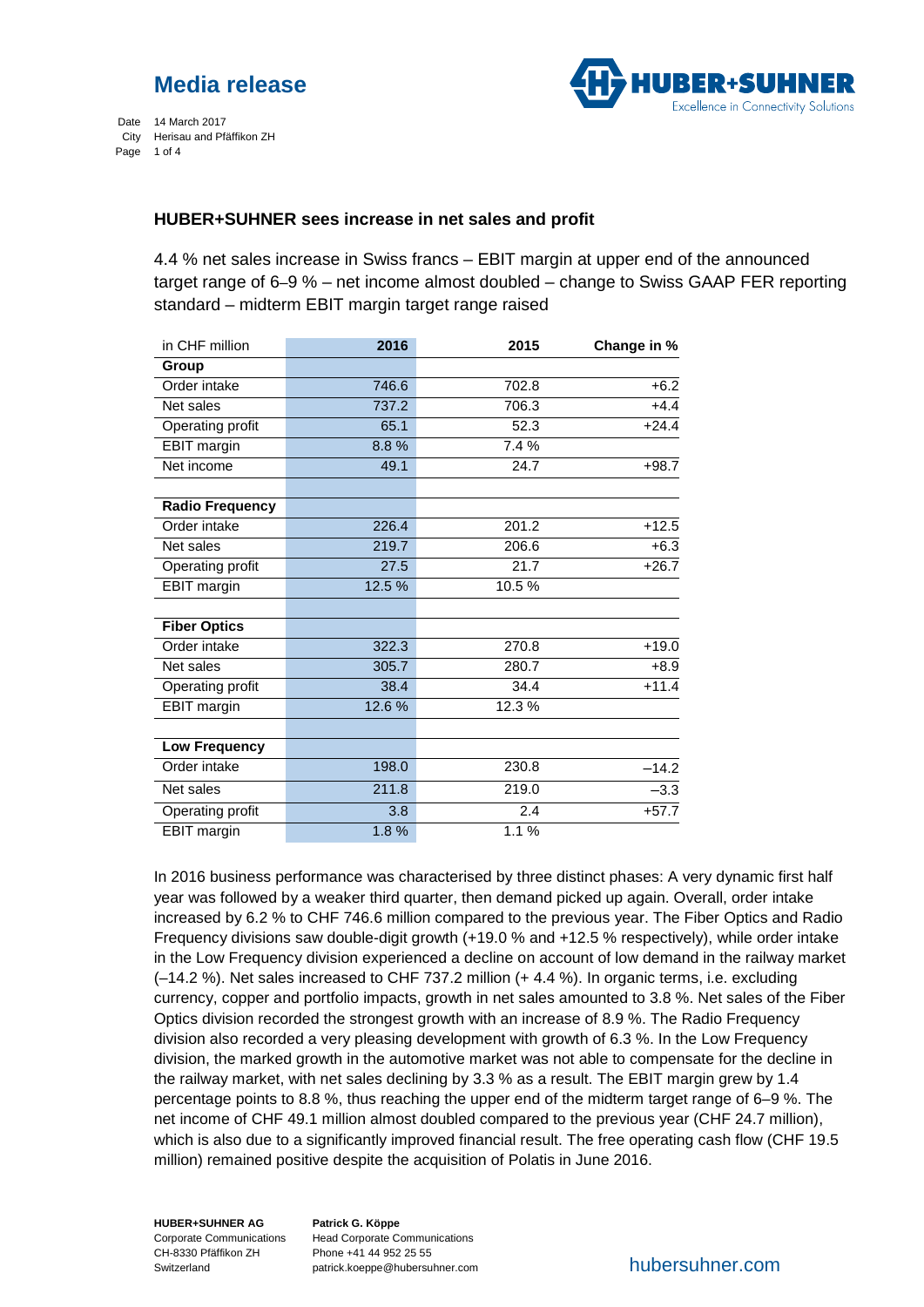# **Media release**



Date 14 March 2017 City Herisau and Pfäffikon ZH Page 2 of 4

#### **The communication market was the driver for growth, the transportation and industrial markets remained stable at around previous year levels**

Net sales in the communication market rose by 9.4 % to CHF 372.6 million. Order intake grew even more strongly by 21.2 % to CHF 390.4 million. The reasons for this rapid development were diverse: HUBER+SUHNER was able to acquire considerable market shares with the big communication network suppliers, and the company continued on its successful course in the fiber-to-the-antenna application. In addition, the Cube Optics business unit made a significant contribution to the growth.

Net sales in the transportation market were just short of the previous year's level (CHF 198.5 million, –1.8 %). Order intake on the other hand was significantly lower than in 2015 (CHF 187.4 million, –11.8 %). The reason for this unsatisfactory development was a restrained demand in the railway market. By contrast, the automotive submarket developed with significantly higher net sales and a number of promising customer projects which will ensure further growth in the medium term.

Net sales and order intake in the industrial high-tech niches increased slightly (net sales: CHF 166.1 million, +1.5 %; order intake: CHF 168.8 million, +0.4 %). Without the sale of the Composites business unit at the end of 2015 the growth of both net sales and order intake would have been about two percentage points higher. HUBER+SUHNER Astrolab, which was acquired at the end of 2012, reported healthy growth, boosting the Aerospace+Defense market segment. In addition, the pipeline of promising customer projects in this submarket increased.

#### **Radio Frequency division: Marked increase in new orders**

The Radio Frequency division returned to a path of growth with a 6.3 % increase in net sales to CHF 219.7 million. The division's order intake developed even better (CHF 226.4 million, +12.5 %). In addition, the measures implemented after the strong appreciation of the Swiss franc showed the expected effect: The EBIT margin reached an attractive 12.5 %, corresponding to an increase of two percentage points. This strong growth in Radio Frequency was primarily attributable to an increased market share in business with major communication equipment manufacturers, the expansion of market leadership in the field of board connectors and progress in the Aerospace+Defense market segment.

#### **Fiber Optics division: Best performance in corporate history**

Net sales in Fiber Optics grew by 8.9 % compared to the previous year to CHF 305.7 million. Order intake significantly exceeded net sales (CHF 322.3 million; +19.0 %). The EBIT margin also improved again by 0.3 percentage points to 12.6 %. This success is attributable to increased market shares in business with the large-scale communication equipment manufacturers. HUBER+SUHNER Cube Optics, which was acquired in October 2014, also made a noticeable contribution to growth in net sales and profitability. The business generated by the introduction of the LTE mobile radio standard was able to maintain a high level in 2016 thanks to geographical diversification. The acquisition of Polatis, the technology leader in the field of 'All-optical switches', further boosted the position and the outlook in the data centers market segment.

**HUBER+SUHNER AG** Corporate Communications CH-8330 Pfäffikon ZH Switzerland

**Patrick G. Köppe** Head Corporate Communications Phone +41 44 952 25 55 patrick.koeppe@hubersuhner.com

hubersuhner.com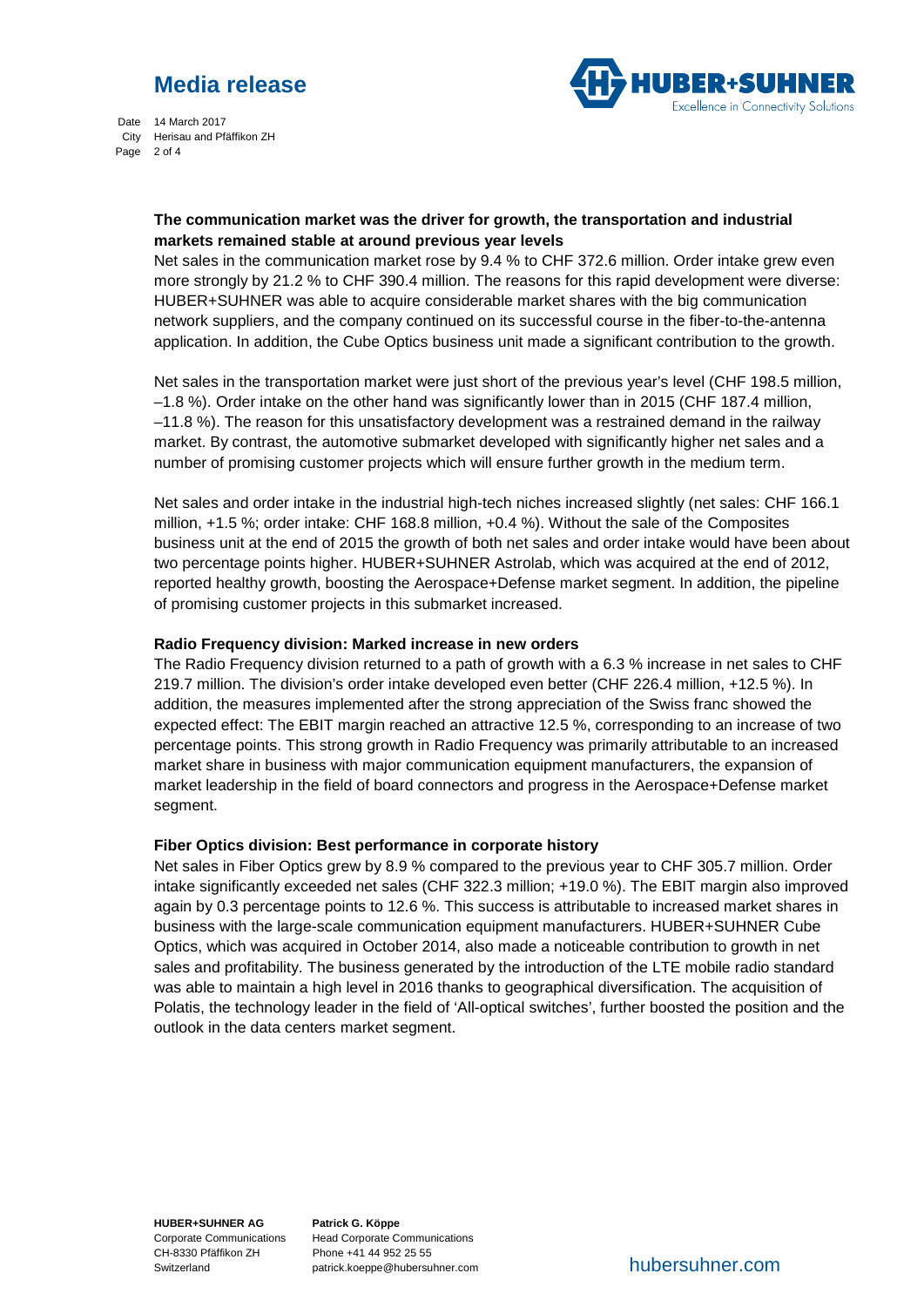# **Media release**



Date 14 March 2017 City Herisau and Pfäffikon ZH Page 3 of 4

#### **Low Frequency division: Automotive successes not fully compensated faltering railway market**

Net sales in the Low Frequency division fell slightly compared to the previous year (–3.3 %); order intake decreased significantly (–14.2 %). The EBIT margin also remained unsatisfactory at 1.8 %, +0.7 percentage points compared with the previous year. The fall in order intake in the railway market was attributable to low demand for cable systems from the important European countries and to delayed orders in China. There were several reasons for the unsatisfactory EBIT margin: The cable system project for the SBB Twindexx trains caused considerable problems and unpredictable additional costs in the second half year. The project is now back on track. Finally, the division made large-scale preliminary investments in the field of electromobility, a market which is promising good growth prospects for the medium term.

#### **Changes to the Board of Directors and CEO succession**

The Board of Directors will propose to the Annual General Meeting that Urs Kaufmann, the longstanding CEO, be elected as Chairman of the Board. Beat Kälin, who assumed this role in 2015 for a maximum of two years, remains a Board Member and shall become Vice-Chairman. As of 1 April 2017, Urs Ryffel will become CEO of the HUBER+SUHNER Group.

### **Dividend**

The Board of Directors proposes to the Annual General Meeting to raise the dividend from CHF 1.00 per share in the previous year to CHF 1.25. That corresponds to a payout ratio of 50 %.

#### **Change from IFRS to Swiss GAAP FER reporting standard**

The Board of Directors of HUBER+SUHNER AG has decided to switch the corporate accounting standard of the HUBER+SUHNER Group from IFRS to Swiss GAAP FER with retroactive effect from 1 January 2017. HUBER+SUHNER AG stock will remain part of the Swiss Performance Index (SPI).

### **Outlook**

Thanks to increasing order intake towards the end of 2016, HUBER+SUHNER got off to a good start in the 2017 financial year. The growth opportunities in the target markets of Communication, Transportation and Industrial are intact within the well-established 3×3 strategy. The growth drivers continue to be the appetite for bandwidth, the exponential growth of transported and stored data, the need of the growing urban population for environmentally friendly mobility, and the sustained technology development and need for innovation in the high-tech niches. Against this background the midterm EBIT margin target range has been raised to 8–10 % (before 6–9 %).

Although trends in the global economy are difficult to evaluate because of the political and macroeconomic risks, HUBER+SUHNER expects in 2017 – assuming that exchange rates remain similar to those in 2016 – to be able to stay on the growth path and to reach an EBIT margin within the new midterm target range.

**HUBER+SUHNER AG** Corporate Communications CH-8330 Pfäffikon ZH Switzerland

**Patrick G. Köppe** Head Corporate Communications Phone +41 44 952 25 55 patrick.koeppe@hubersuhner.com

hubersuhner.com